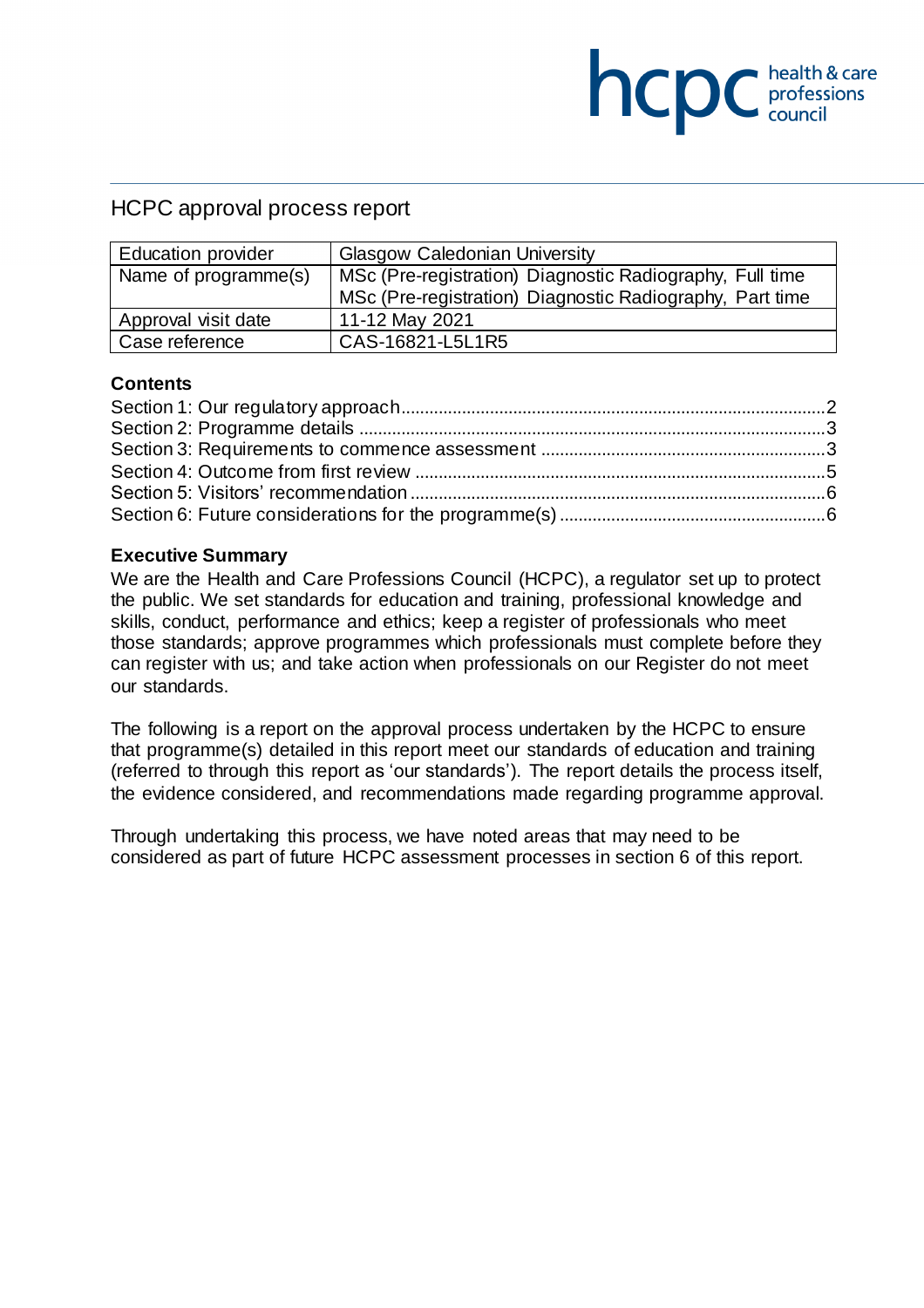# <span id="page-1-0"></span>Section 1: Our regulatory approach

### **Our standards**

We approve programmes that meet our education standards, which ensure individuals that complete the programmes meet proficiency standards. The proficiency standards set out what a registrant should know, understand and be able to do when they complete their education and training. The education standards are outcome focused, enabling education providers to deliver programmes in different ways, as long as individuals who complete the programme meet the relevant proficiency standards.

Programmes are normally [approved on an open-ended basis,](http://www.hcpc-uk.org/education/processes/) subject to satisfactory engagement with our monitoring processes. Programmes we have approved are listed [on our website.](http://www.hcpc-uk.org/education/programmes/register/)

### **How we make our decisions**

We make independent evidence based decisions about programme approval. For all assessments, we ensure that we have profession specific input in our decision making. In order to do this, we appoint [partner visitors](http://www.hcpc-uk.org/aboutus/partners/) to undertake assessment of evidence presented through our processes. The visitors make recommendations to the Education and Training Committee (ETC). Education providers have the right of reply to the recommendation of the visitors, inclusive of conditions and recommendations. If an education provider wishes to, they can supply 'observations' as part of the process.

The ETC make decisions about the approval and ongoing approval of programmes. In order to do this, they consider recommendations detailed in process reports, and any observations from education providers (if submitted). The Committee meets in public on a regular basis and their decisions are available to view [on our website.](http://www.hcpc-uk.org/aboutus/committees/educationandtrainingpanel/)

### **HCPC panel**

We always appoint at least one partner visitor from the profession (inclusive of modality and / or entitlement, where applicable) with which the assessment is concerned. We also ensure that visitors are supported in their assessment by a member of the HCPC executive team. Details of the HCPC panel for this assessment are as follows:

| <b>Rachel Picton</b>  | Radiographer - Diagnostic radiographer |
|-----------------------|----------------------------------------|
| <b>Martin Benwell</b> | Radiographer - Diagnostic radiographer |
| John Archibald        | HCPC executive                         |

#### **Other groups involved in the virtual approval visit**

There were other groups involved with the approval process as follows. Although we engage in collaborative scrutiny of programmes, we come to our decisions independently.

| <b>Alexis Barlow</b> | Independent chair<br>(supplied by the education<br>provider) | Glasgow Caledonian<br>University |
|----------------------|--------------------------------------------------------------|----------------------------------|
| Morven Gillies       | Secretary (supplied by the<br>education provider)            | Glasgow Caledonian<br>University |
| Deborah Clark        | External panel member                                        | NHS Greater Glasgow and<br>Clyde |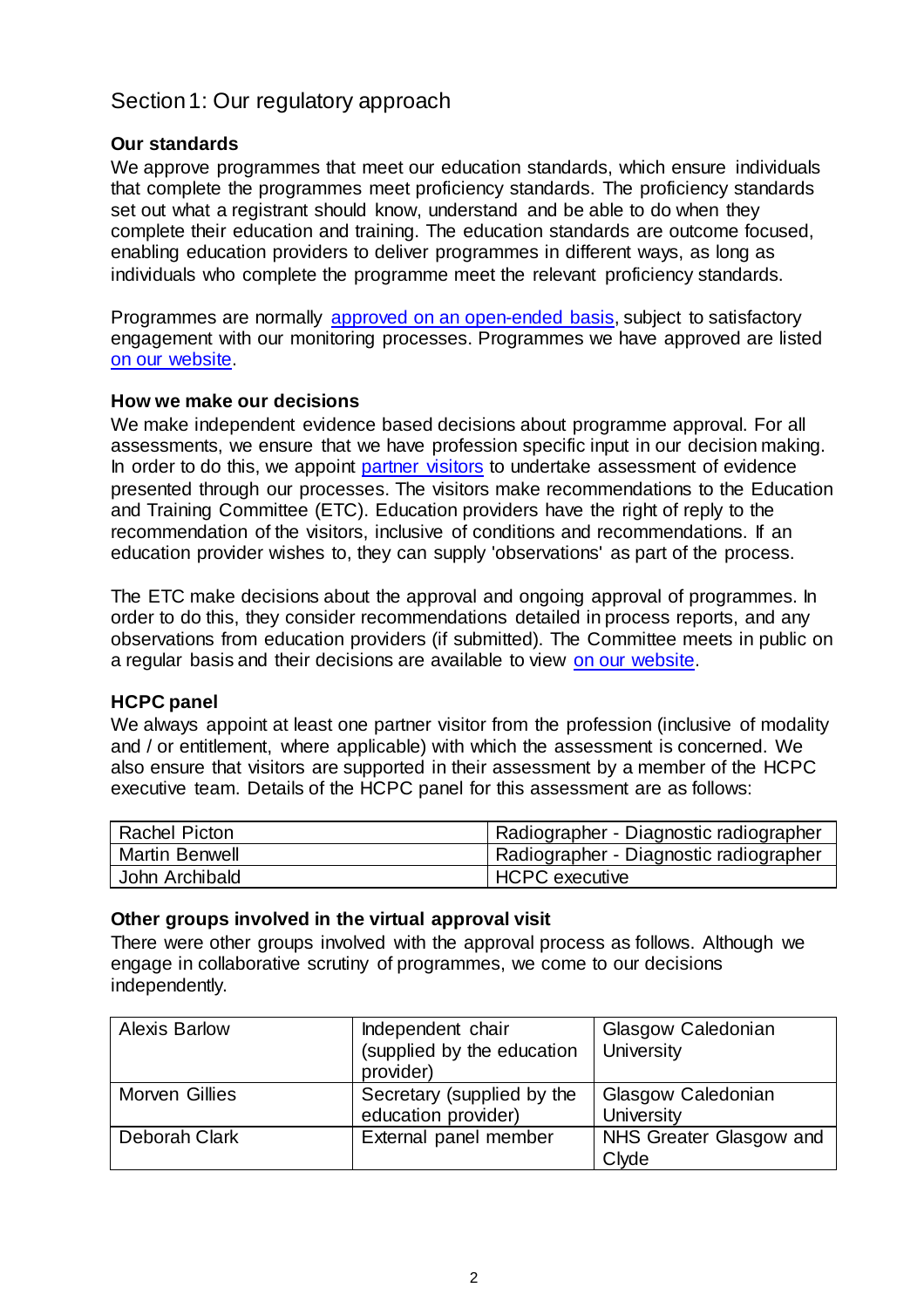| Julie de Witt          | External panel member<br>and Society and College of<br>Radiographers<br>representative | University of Derby and<br>Society and College of<br>Radiographers |
|------------------------|----------------------------------------------------------------------------------------|--------------------------------------------------------------------|
| <b>Janet Greenlees</b> | Internal panel member                                                                  | Glasgow Caledonian<br><b>University</b>                            |
| Ares Gomez             | Internal panel member                                                                  | Glasgow Caledonian<br><b>University</b>                            |
| Sarina Vlaytchev       | Student panel member                                                                   | Glasgow Caledonian<br><b>University</b>                            |
| Angela Miller          | Support to secretary                                                                   | Glasgow Caledonian<br>University                                   |
| Marysia Bednarek       | <b>Observer</b>                                                                        | Glasgow Caledonian<br><b>University</b>                            |
| <b>Karen Ward</b>      | Observer                                                                               | Glasgow Caledonian<br><b>University</b>                            |

## <span id="page-2-0"></span>Section 2: Programme details

| Programme name         | MSc (Pre-registration) Diagnostic Radiography     |
|------------------------|---------------------------------------------------|
| Mode of study          | FT (Full time)                                    |
| Profession             | Radiographer                                      |
| Modality               | Diagnostic radiographer                           |
| Proposed first intake  | 01 January 2022                                   |
| Maximum learner cohort | Up to 15, across both the full time and part time |
|                        | programmes                                        |
| Intakes per year       |                                                   |
| Assessment reference   | APP02309                                          |

| Programme name         | MSc (Pre-registration) Diagnostic Radiography     |
|------------------------|---------------------------------------------------|
| Mode of study          | PT (Part time)                                    |
| Profession             | Radiographer                                      |
| Modality               | Diagnostic radiographer                           |
| Proposed first intake  | 01 January 2022                                   |
| Maximum learner cohort | Up to 15, across both the full time and part time |
|                        | programmes                                        |
| Intakes per year       |                                                   |
| Assessment reference   | APP02351                                          |

We undertook this assessment of a new programme proposed by the education provider via the approval process. This involved consideration of documentary evidence and a virtual approval visit, to consider whether the programme meet our standards for the first time.

### <span id="page-2-1"></span>Section 3: Requirements to commence assessment

In order for us to progress with approval and monitoring assessments, we ask for certain evidence and information from education providers. The following is a list of evidence that we asked for through this process, and whether that evidence was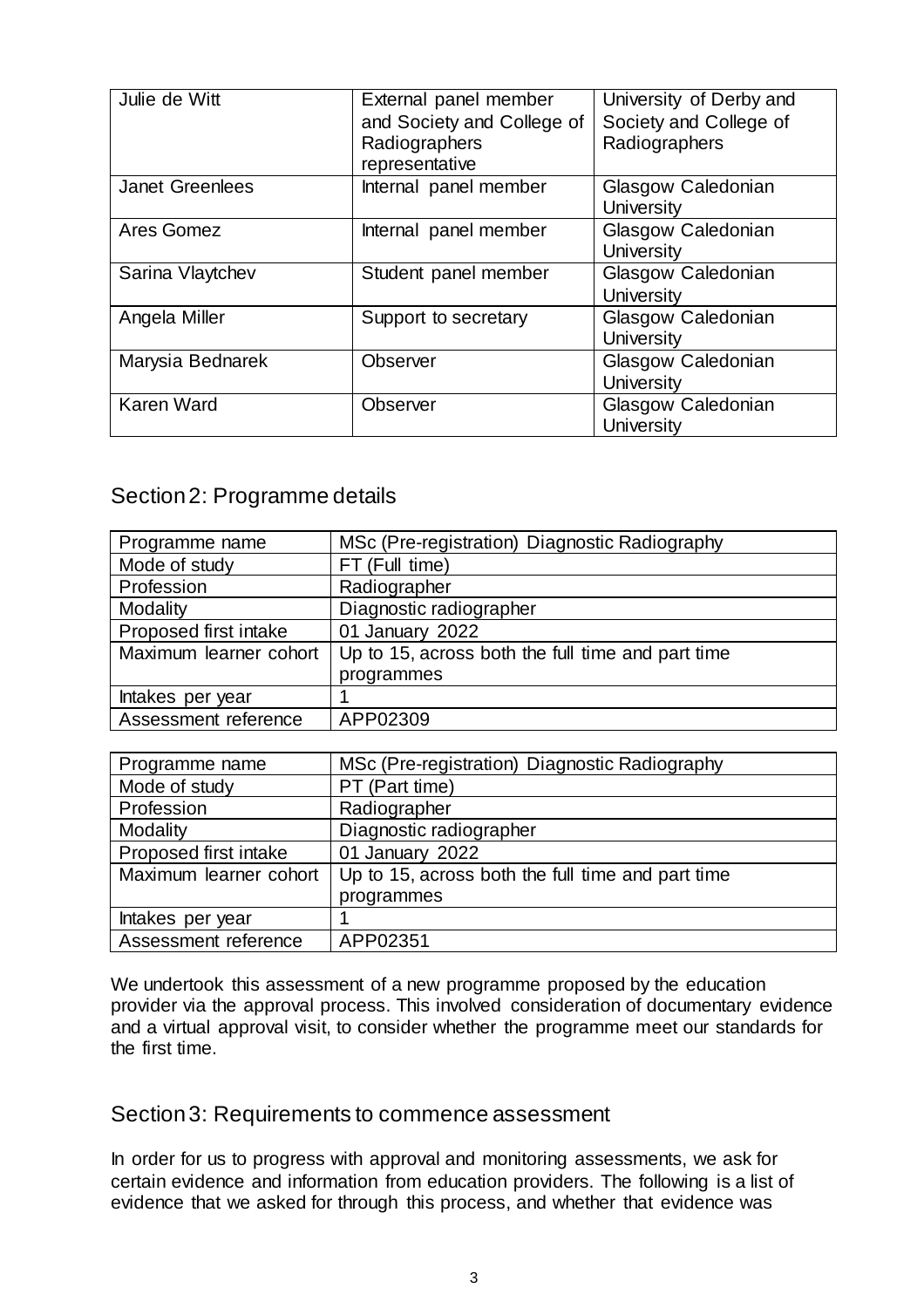provided. Education providers are also given the opportunity to include any further supporting evidence as part of their submission. Without a sufficient level of evidence, we need to consider whether we can proceed with the assessment. In this case, we decided that we were able to undertake our assessment with the evidence provided.

| <b>Type of evidence</b>             | <b>Submitted</b> | <b>Comments</b>                 |
|-------------------------------------|------------------|---------------------------------|
| Completed education standards       | Yes              |                                 |
| mapping document                    |                  |                                 |
| Information about the programme,    | Yes              |                                 |
| including relevant policies and     |                  |                                 |
| procedures, and contractual         |                  |                                 |
| agreements                          |                  |                                 |
| Descriptions of how the programme   | Yes              |                                 |
| delivers and assesses learning      |                  |                                 |
| Proficiency standards mapping       | Yes              |                                 |
| Information provided to applicants  | Yes              |                                 |
| and learners                        |                  |                                 |
| Information for those involved with | Yes              |                                 |
| practice-based learning             |                  |                                 |
| Information that shows how staff    | Yes              |                                 |
| resources are sufficient for the    |                  |                                 |
| delivery of the programme           |                  |                                 |
| Internal quality monitoring         | <b>Not</b>       | Only requested if the programme |
| documentation                       | Required         | (or a previous version) is      |
|                                     |                  | currently running               |

Due to the COVID-19 pandemic, the education provider decided to move this event to a virtual (or remote) approval visit. In the table below, we have noted the meeting held, along with reasons for not meeting certain groups (where applicable):

| <b>Group</b>                                                 | <b>Met</b> | <b>Comments</b>                                                                                                                                                                                                                                          |
|--------------------------------------------------------------|------------|----------------------------------------------------------------------------------------------------------------------------------------------------------------------------------------------------------------------------------------------------------|
| Learners                                                     | Yes        | As the programmes under<br>assessment are not currently<br>running, we met with learners<br>from the BSc (Hons) Diagnostic<br>Imaging programme.                                                                                                         |
| Service users and carers (and / or<br>their representatives) | <b>No</b>  | Since the move to virtual visits,<br>we do not ask to meet with<br>service users and carers. The<br>visitors explored areas relating to<br>service users and carers by the<br>submission of written statements<br>and at other, appropriate<br>meetings. |
| <b>Facilities and resources</b>                              | <b>No</b>  | Since the move to virtual visits,<br>we do not ask to have a meeting<br>related specifically to facilities<br>and resources. The visitors<br>explored areas relating to<br>facilities and resources at other,<br>appropriate meetings.                   |
| Senior staff                                                 | Yes        |                                                                                                                                                                                                                                                          |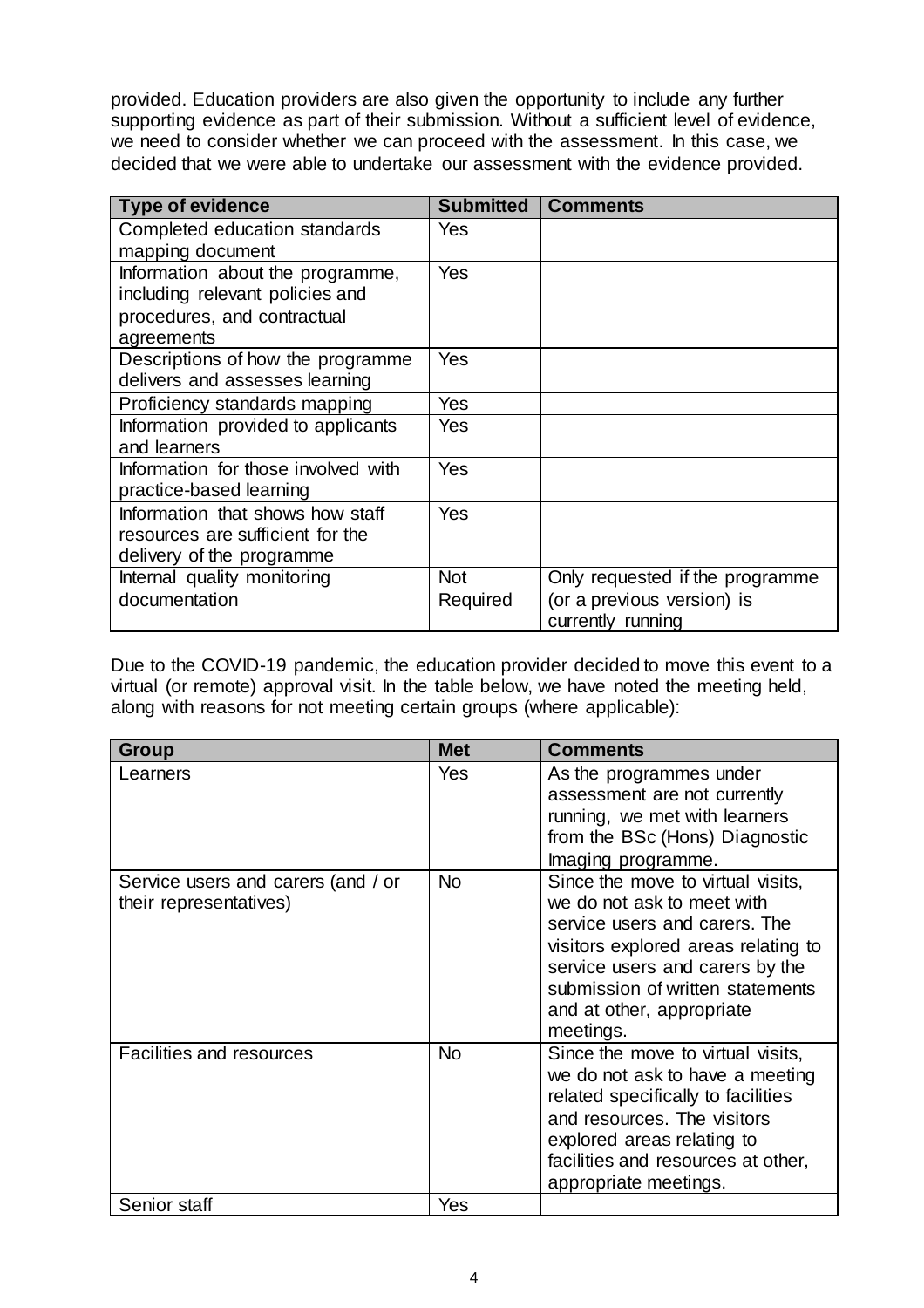| <i>Practice educators</i> | $\sim$<br>ဗ၁ |  |
|---------------------------|--------------|--|
| Programme<br>team         | 'es          |  |

## <span id="page-4-0"></span>Section 4: Outcome from first review

### **Recommendation of the visitors**

In considering the evidence provided by the education provider as part of the initial submission and at the virtual approval visit, the visitors' recommend that there was insufficient evidence to demonstrate that our standards are met at this time, but that the programme(s) should be approved subject to the conditions noted below being met.

### **Conditions**

Conditions are requirements that must be met before programmes can be approved. We set conditions when there is insufficient evidence that standards are met. The visitors were satisfied that a number of the standards are met at this stage. However, the visitors were not satisfied that there is evidence that demonstrates that the following standards are met, for the reasons detailed below.

We expect education providers to review the issues identified in this report, decide on any changes that they wish to make to programmes, and then provide any further evidence to demonstrate how they meet the conditions. We set a deadline for responding to the conditions of 22 June 2021.

- **4.2 The learning outcomes must ensure that learners understand and are able to meet the expectations of professional behaviour, including the standards of conduct, performance and ethics.**
- **6.2 Assessment throughout the programme must ensure that learners demonstrate they are able to meet the expectations of professional behaviour, including the standards of conduct, performance and ethics.**

**Condition:** The education provider must demonstrate how the standards of conduct, performance and ethics (SCPEs) are taught and assessed so learners demonstrate how they understand and are able to meet the SCPEs.

**Reason:** From a review of the documentation to meet this standard, the education provider informed the visitors the expectations of professional behaviour, including the SCPEs, were taught in module MMB826763 Preparation for Radiographic Practice. The visitors were informed the teaching and assessment of the expectations of professional behaviour, including the SCPEs were contained within learning outcome four of that module: 'Develop understanding in a range of appropriate principles, legislation and techniques required to maintain a safe practice environment for staff and patients'. In the meeting with the programme team, the visitors were reassured the expectations of professional behaviour and the SCPEs were taught in the second week of the aforementioned module, and that learners received a copy of the SCPEs during their induction onto the programme.

The visitors however could not see references to the SCPEs in the learning outcomes, nor in details of the assessments of the Preparation for Radiographic Practice module descriptor. The visitors were therefore unable to clearly determine how the education provider ensures the SCPEs are taught on the programme explicitly through the